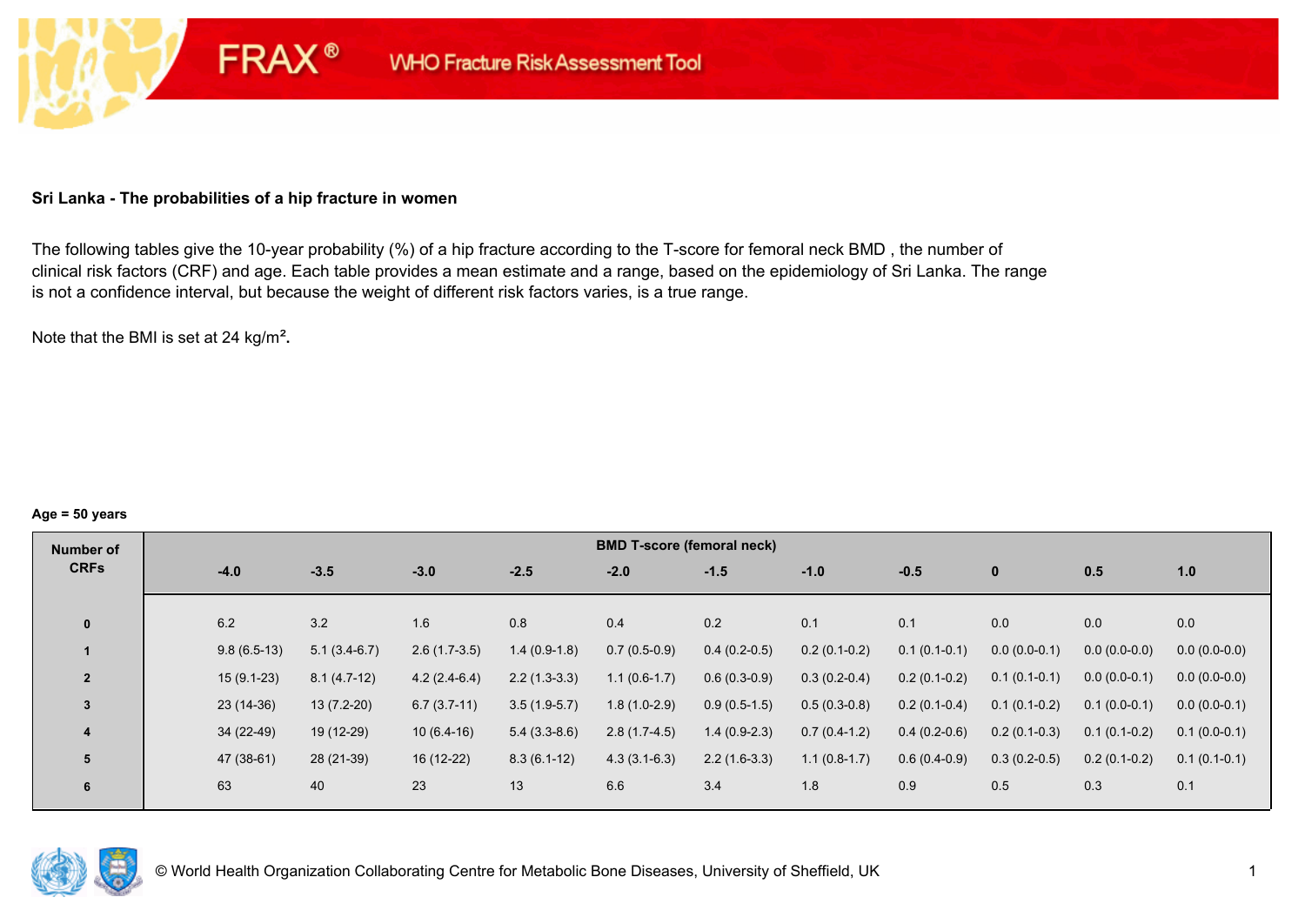**FRAX®** 

# **Age = 55 years**

| Number of               |              |                |                |                | <b>BMD T-score (femoral neck)</b> |                |                |                |                |                |                |
|-------------------------|--------------|----------------|----------------|----------------|-----------------------------------|----------------|----------------|----------------|----------------|----------------|----------------|
| <b>CRFs</b>             | $-4.0$       | $-3.5$         | $-3.0$         | $-2.5$         | $-2.0$                            | $-1.5$         | $-1.0$         | $-0.5$         | $\bf{0}$       | 0.5            | 1.0            |
| $\mathbf 0$             | 7.9          | 4.3            | 2.4            | 1.3            | 0.7                               | 0.4            | 0.2            | 0.1            | 0.1            | 0.0            | 0.0            |
|                         |              |                |                |                |                                   |                |                |                |                |                |                |
|                         | $12(8.3-15)$ | $6.8(4.6-8.4)$ | $3.7(2.5-4.6)$ | $2.0(1.3-2.5)$ | $1.1(0.7-1.3)$                    | $0.6(0.4-0.7)$ | $0.3(0.2-0.4)$ | $0.2(0.1-0.2)$ | $0.1(0.1-0.1)$ | $0.1(0.0-0.1)$ | $0.0(0.0-0.0)$ |
| $\overline{2}$          | 19 (12-26)   | $11(6.4-15)$   | $5.8(3.5-8.4)$ | $3.2(1.9-4.6)$ | $1.7(1.0-2.5)$                    | $0.9(0.6-1.3)$ | $0.5(0.3-0.7)$ | $0.3(0.2-0.4)$ | $0.2(0.1-0.2)$ | $0.1(0.1-0.1)$ | $0.0(0.0-0.1)$ |
| $\mathbf{3}$            | 27 (17-40)   | $16(9.6-24)$   | $9.0(5.3-14)$  | $4.9(2.9-7.8)$ | $2.7(1.6-4.3)$                    | $1.4(0.8-2.3)$ | $0.8(0.5-1.2)$ | $0.4(0.3-0.7)$ | $0.2(0.1-0.4)$ | $0.1(0.1-0.2)$ | $0.1(0.0-0.1)$ |
| $\overline{\mathbf{4}}$ | 39 (28-54)   | 24 (16-35)     | $14(9.0-21)$   | $7.5(4.9-12)$  | $4.1(2.7-6.4)$                    | $2.2(1.4-3.5)$ | $1.2(0.8-1.9)$ | $0.7(0.4-1.1)$ | $0.4(0.2-0.6)$ | $0.2(0.1-0.3)$ | $0.1(0.1-0.2)$ |
| 5                       | 53 (45-66)   | $34(28-45)$    | $20(16-28)$    | $11(9.0-16)$   | $6.3(4.9-9.0)$                    | $3.4(2.7-5.0)$ | $1.9(1.4-2.7)$ | $1.0(0.8-1.5)$ | $0.6(0.5-0.8)$ | $0.3(0.3-0.5)$ | $0.2(0.1-0.3)$ |
| 6                       | 68           | 47             | 29             | 17             | 9.5                               | 5.2            | 2.8            | 1.6            | 0.9            | 0.5            | 0.3            |

## **Age = 60 years**

| Number of               |             |              |                |                | <b>BMD T-score (femoral neck)</b> |                |                |                |                |                |                |
|-------------------------|-------------|--------------|----------------|----------------|-----------------------------------|----------------|----------------|----------------|----------------|----------------|----------------|
| <b>CRFs</b>             | $-4.0$      | $-3.5$       | $-3.0$         | $-2.5$         | $-2.0$                            | $-1.5$         | $-1.0$         | $-0.5$         | $\mathbf{0}$   | 0.5            | 1.0            |
| $\mathbf{0}$            | 11          | 6.5          | 3.7            | 2.1            | 1.2                               | 0.7            | 0.4            | 0.2            | 0.1            | 0.1            | 0.0            |
|                         | $17(12-20)$ | $10(6.8-12)$ | $5.7(3.9-6.7)$ | $3.2(2.2-3.8)$ | $1.8(1.2-2.1)$                    | $1.0(0.7-1.2)$ | $0.6(0.4-0.7)$ | $0.3(0.2-0.4)$ | $0.2(0.1-0.2)$ | $0.1(0.1-0.1)$ | $0.1(0.0-0.1)$ |
| $\overline{2}$          | $25(16-33)$ | $15(9.6-20)$ | $8.7(5.5-12)$  | $4.9(3.1-6.8)$ | $2.8(1.7-3.9)$                    | $1.6(1.0-2.2)$ | $0.9(0.6-1.2)$ | $0.5(0.3-0.7)$ | $0.3(0.2-0.4)$ | $0.2(0.1-0.2)$ | $0.1(0.1-0.1)$ |
| $\overline{3}$          | $35(24-48)$ | $22(14-31)$  | $13(8.2-19)$   | $7.5(4.7-11)$  | $4.3(2.6-6.5)$                    | $2.4(1.5-3.7)$ | $1.4(0.8-2.1)$ | $0.8(0.5-1.2)$ | $0.5(0.3-0.7)$ | $0.3(0.2-0.4)$ | $0.2(0.1-0.2)$ |
| $\overline{\mathbf{4}}$ | 48 (37-62)  | $31(23-43)$  | 19 (14-28)     | $11(7.8-17)$   | $6.4(4.5-9.7)$                    | $3.7(2.5-5.5)$ | $2.1(1.4-3.2)$ | $1.2(0.8-1.9)$ | $0.7(0.5-1.1)$ | $0.4(0.3-0.6)$ | $0.2(0.2-0.4)$ |
| 5                       | 62 (56-74)  | 43 (37-55)   | 27 (23-37)     | 16 (14-23)     | $9.6(7.9-13)$                     | $5.5(4.5-7.8)$ | $3.2(2.6-4.5)$ | $1.8(1.5-2.6)$ | $1.1(0.9-1.5)$ | $0.6(0.5-0.9)$ | $0.4(0.3-0.5)$ |
| 6                       | 75          | 56           | 38             | 24             | 14                                | 8.2            | 4.7            | 2.8            | 1.6            | 0.9            | 0.5            |

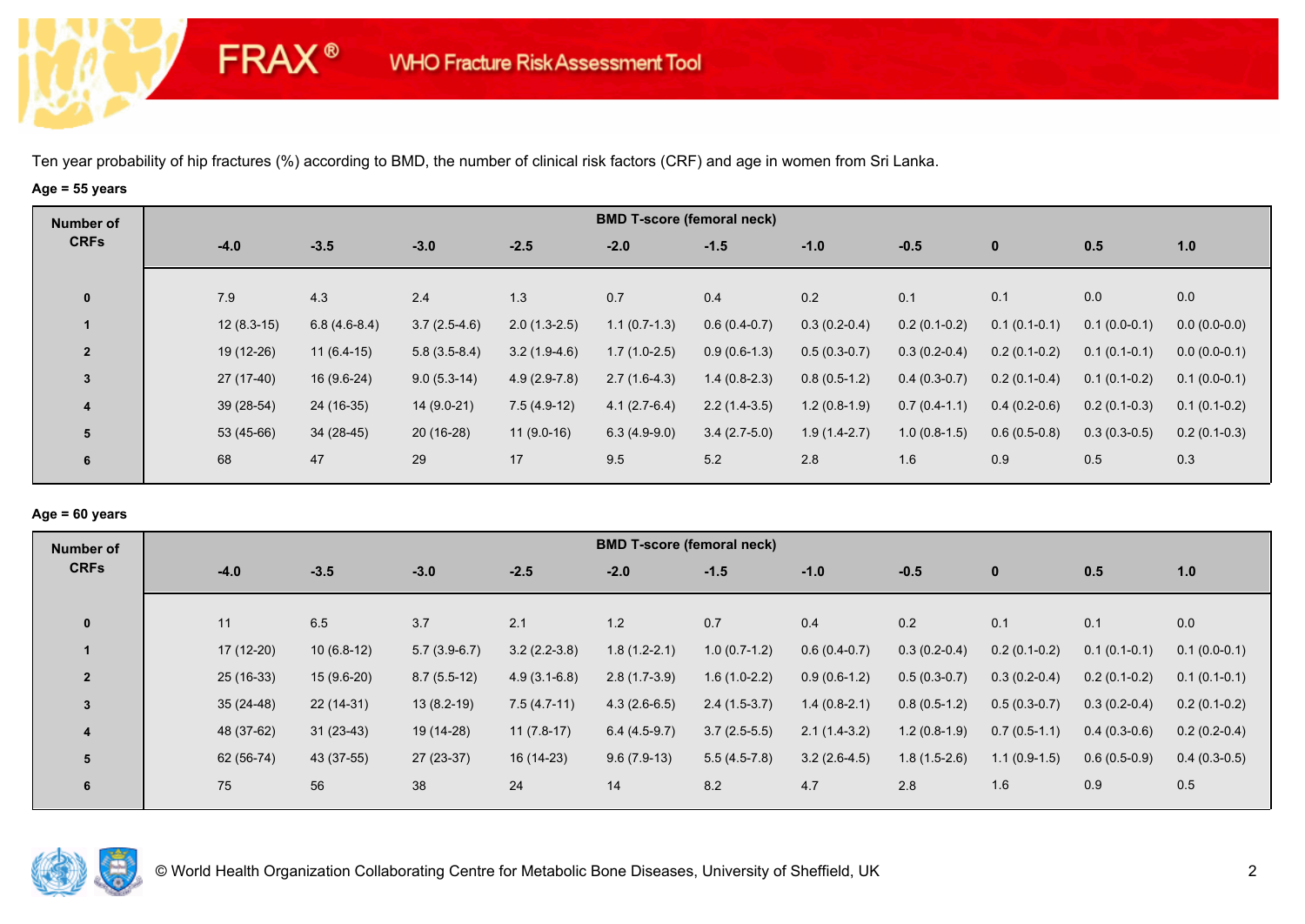**FRAX®** 

# **Age = 65 years**

| Number of      |             |              |                |                | <b>BMD T-score (femoral neck)</b> |                |                |                |                |                |                |
|----------------|-------------|--------------|----------------|----------------|-----------------------------------|----------------|----------------|----------------|----------------|----------------|----------------|
| <b>CRFs</b>    | $-4.0$      | $-3.5$       | $-3.0$         | $-2.5$         | $-2.0$                            | $-1.5$         | $-1.0$         | $-0.5$         | $\mathbf 0$    | 0.5            | 1.0            |
| $\mathbf 0$    | 14          | 8.6          | 5.1            | 3.0            | 1.7                               | 1.0            | 0.6            | 0.4            | 0.2            | 0.1            | 0.1            |
|                | $21(15-24)$ | $13(9.0-15)$ | $7.6(5.3-9.0)$ | $4.5(3.1-5.4)$ | $2.6(1.8-3.2)$                    | $1.5(1.1-1.8)$ | $0.9(0.6-1.1)$ | $0.6(0.4-0.7)$ | $0.3(0.2-0.4)$ | $0.2(0.1-0.2)$ | $0.1(0.1-0.2)$ |
| $\overline{2}$ | 29 (20-37)  | 19 (13-24)   | $11(7.5-15)$   | $6.8(4.4-8.8)$ | $4.0(2.6-5.2)$                    | $2.3(1.5-3.1)$ | $1.4(0.9-1.9)$ | $0.9(0.6-1.1)$ | $0.5(0.3-0.7)$ | $0.3(0.2-0.4)$ | $0.2(0.1-0.3)$ |
| 3              | 40 (29-51)  | 26 (18-35)   | 16 (11-23)     | $10(6.7-14)$   | $6.0(3.9-8.5)$                    | $3.5(2.3-5.1)$ | $2.1(1.4-3.1)$ | $1.3(0.8-1.9)$ | $0.8(0.5-1.1)$ | $0.5(0.3-0.7)$ | $0.3(0.2-0.4)$ |
| 4              | $52(43-65)$ | 36 (29-48)   | 23 (18-32)     | $15(11-21)$    | $8.8(6.5-13)$                     | $5.2(3.8-7.6)$ | $3.2(2.3-4.7)$ | $1.9(1.4-2.9)$ | $1.2(0.8-1.7)$ | $0.7(0.5-1.1)$ | $0.4(0.3-0.6)$ |
| 5              | 65 (60-75)  | 48 (43-59)   | $33(28-42)$    | $21(18-28)$    | $13(11-18)$                       | $7.7(6.4-11)$  | $4.7(3.9-6.6)$ | $2.9(2.4-4.0)$ | $1.7(1.4-2.5)$ | $1.1(0.9-1.5)$ | $0.6(0.5-0.9)$ |
| 6              | 76          | 61           | 44             | 29             | 18                                | 11             | 6.9            | 4.2            | 2.6            | 1.6            | 1.0            |

## **Age = 70 years**

| Number of                     | <b>BMD T-score (femoral neck)</b> |               |                |                |                |                |                  |                |                |                |  |  |  |
|-------------------------------|-----------------------------------|---------------|----------------|----------------|----------------|----------------|------------------|----------------|----------------|----------------|--|--|--|
| <b>CRFs</b><br>$-4.0$         | $-3.5$                            | $-3.0$        | $-2.5$         | $-2.0$         | $-1.5$         | $-1.0$         | $-0.5$           | $\mathbf 0$    | 0.5            | 1.0            |  |  |  |
| 15<br>$\mathbf{0}$            | 9.2                               | 5.7           | 3.5            | 2.1            | 1.3            | 0.8            | 0.5              | 0.3            | 0.2            | 0.1            |  |  |  |
|                               |                                   |               |                |                |                |                |                  |                |                |                |  |  |  |
| 23 (20-28)                    | $15(13-19)$                       | $9.3(8.0-12)$ | $5.8(4.9-7.4)$ | $3.6(3.0-4.5)$ | $2.2(1.9-2.8)$ | $1.4(1.2-1.8)$ | $0.9(0.7-1.1)$   | $0.6(0.5-0.7)$ | $0.3(0.3-0.4)$ | $0.2(0.2-0.3)$ |  |  |  |
| $35(29-43)$<br>$\overline{2}$ | $23(19-30)$                       | $15(12-20)$   | $9.4(7.4-13)$  | $5.9(4.6-7.9)$ | $3.7(2.9-5.0)$ | $2.3(1.8-3.2)$ | $1.5(1.1-2.0)$   | $0.9(0.7-1.3)$ | $0.6(0.5-0.8)$ | $0.4(0.3-0.5)$ |  |  |  |
| 49 (40-57)<br>$\overline{3}$  | $35(27-42)$                       | 23 (18-29)    | 15 (11-19)     | $9.5(7.0-12)$  | $6.0(4.4-7.9)$ | $3.8(2.8-5.1)$ | $2.4(1.8-3.3)$   | $1.5(1.1-2.1)$ | $1.0(0.7-1.3)$ | $0.6(0.4-0.8)$ |  |  |  |
| 63 (54-69)<br>4               | 49 (39-55)                        | $35(27-40)$   | 23 (18-28)     | $15(11-18)$    | $9.7(7.1-12)$  | $6.3(4.5-7.8)$ | $4.0(2.9-5.0)$   | $2.6(1.8-3.2)$ | $1.6(1.2-2.0)$ | $1.0(0.7-1.3)$ |  |  |  |
| 76 (69-78)<br>5               | 64 (55-67)                        | 49 (41-53)    | $35(28-39)$    | 23 (19-26)     | $15(12-18)$    | $10(7.9-12)$   | $6.5(5.1 - 7.5)$ | $4.2(3.2-4.8)$ | $2.7(2.1-3.1)$ | $1.7(1.3-2.0)$ |  |  |  |
| 84<br>6                       | 76                                | 64            | 49             | 35             | 24             | 16             | 10               | 6.8            | 4.4            | 2.8            |  |  |  |

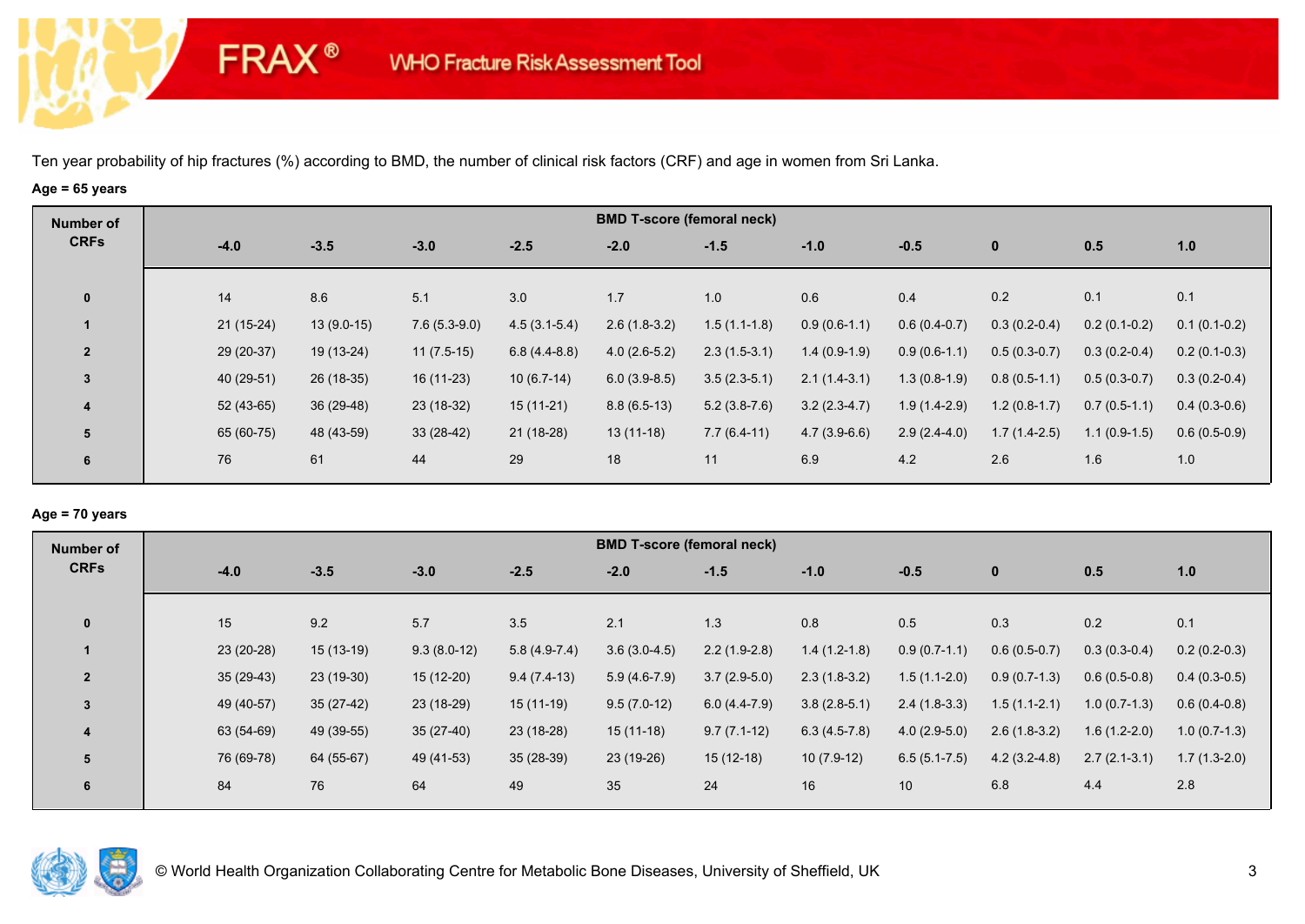**FRAX®** 

# **Age = 75 years**

| Number of      | <b>BMD T-score (femoral neck)</b> |             |              |               |               |                |                |                |                |                |                |  |  |
|----------------|-----------------------------------|-------------|--------------|---------------|---------------|----------------|----------------|----------------|----------------|----------------|----------------|--|--|
| <b>CRFs</b>    | $-4.0$                            | $-3.5$      | $-3.0$       | $-2.5$        | $-2.0$        | $-1.5$         | $-1.0$         | $-0.5$         | $\mathbf 0$    | 0.5            | 1.0            |  |  |
| $\mathbf 0$    | 14                                | 9.1         | 6.0          | 3.8           | 2.5           | 1.6            | 1.1            | 0.7            | 0.5            | 0.3            | 0.2            |  |  |
|                | 24 (19-45)                        | $17(13-33)$ | $11(8.3-23)$ | $7.4(5.4-16)$ | $4.8(3.5-10)$ | $3.2(2.3-6.9)$ | $2.1(1.5-4.6)$ | $1.4(1.0-3.1)$ | $0.9(0.7-2.0)$ | $0.6(0.4-1.3)$ | $0.4(0.3-0.9)$ |  |  |
| $\overline{2}$ | $38(26-60)$                       | 28 (18-47)  | $20(12-35)$  | $13(7.6-25)$  | $8.8(4.9-17)$ | $6.0(3.3-12)$  | $4.0(2.2-7.9)$ | $2.7(1.4-5.3)$ | $1.8(1.0-3.5)$ | $1.2(0.6-2.4)$ | $0.8(0.4-1.6)$ |  |  |
| 3              | 53 (36-70)                        | 42 (25-59)  | $31(17-47)$  | $22(11-34)$   | $15(7.4-24)$  | $11(4.9-17)$   | $7.2(3.3-12)$  | $4.8(2.2-8.1)$ | $3.2(1.4-5.5)$ | $2.2(1.0-3.7)$ | $1.4(0.6-2.5)$ |  |  |
| 4              | 67 (47-77)                        | 57 (35-69)  | 46 (25-57)   | 34 (17-45)    | 25 (11-34)    | 18 (7.7-24)    | $12(5.2-17)$   | $8.4(3.5-12)$  | $5.7(2.3-8.2)$ | $3.8(1.5-5.6)$ | $2.5(1.0-3.7)$ |  |  |
| 5              | 77 (60-82)                        | 70 (48-76)  | 61 (36-67)   | 49 (26-55)    | $38(18-43)$   | 28 (13-32)     | $20(8.6-24)$   | $14(5.8-17)$   | $9.6(3.9-12)$  | $6.5(2.6-7.8)$ | $4.4(1.8-5.3)$ |  |  |
| 6              | 84                                | 80          | 74           | 64            | 53            | 41             | 31             | 23             | 16             | 11             | 7.4            |  |  |

## **Age = 80 years**

| Number of               |             |             |              |               |               | <b>BMD T-score (femoral neck)</b> |                |                |                |                |                |
|-------------------------|-------------|-------------|--------------|---------------|---------------|-----------------------------------|----------------|----------------|----------------|----------------|----------------|
| <b>CRFs</b>             | $-4.0$      | $-3.5$      | $-3.0$       | $-2.5$        | $-2.0$        | $-1.5$                            | $-1.0$         | $-0.5$         | $\mathbf{0}$   | 0.5            | 1.0            |
| $\mathbf{0}$            | 13          | 8.7         | 5.9          | 4.0           | 2.7           | 1.9                               | 1.3            | 0.9            | 0.6            | 0.5            | 0.3            |
|                         | $22(16-41)$ | $16(11-31)$ | $11(7.7-23)$ | $7.6(5.3-16)$ | $5.3(3.6-11)$ | $3.7(2.5-8.1)$                    | $2.6(1.8-5.7)$ | $1.8(1.2-4.0)$ | $1.3(0.9-2.8)$ | $0.9(0.6-1.9)$ | $0.6(0.4-1.4)$ |
| $\overline{2}$          | $33(22-53)$ | 25 (15-43)  | 19 (11-33)   | $13(7.4-25)$  | $9.4(5.1-18)$ | $6.7(3.6-13)$                     | $4.8(2.5-9.4)$ | $3.4(1.7-6.7)$ | $2.4(1.2-4.7)$ | $1.6(0.8-3.3)$ | $1.1(0.6-2.3)$ |
| 3                       | 47 (29-64)  | $37(22-55)$ | 29 (15-44)   | 21 (11-34)    | 16 (7.6-25)   | $11(5.4-19)$                      | $8.2(3.8-14)$  | $5.9(2.6-9.9)$ | $4.1(1.8-7.1)$ | $2.9(1.3-5.0)$ | $2.0(0.9-3.5)$ |
| $\overline{\mathbf{4}}$ | 59 (40-71)  | $51(30-63)$ | 41 (22-54)   | $32(16-43)$   | 25 (11-34)    | $18(8.1-26)$                      | $14(5.7-19)$   | $9.8(4.0-14)$  | $7.0(2.8-10)$  | $5.0(2.0-7.4)$ | $3.5(1.4-5.3)$ |
| 5                       | 71 (50-76)  | 63 (41-70)  | $55(31-61)$  | 45 (23-52)    | 36 (17-42)    | 28 (13-34)                        | $21(9.1-26)$   | $16(6.5-19)$   | $12(4.6-14)$   | $8.3(3.3-10)$  | $5.9(2.3-7.4)$ |
| 6                       | 79          | 74          | 67           | 59            | 50            | 41                                | 32             | 24             | 18             | 13             | 9.6            |